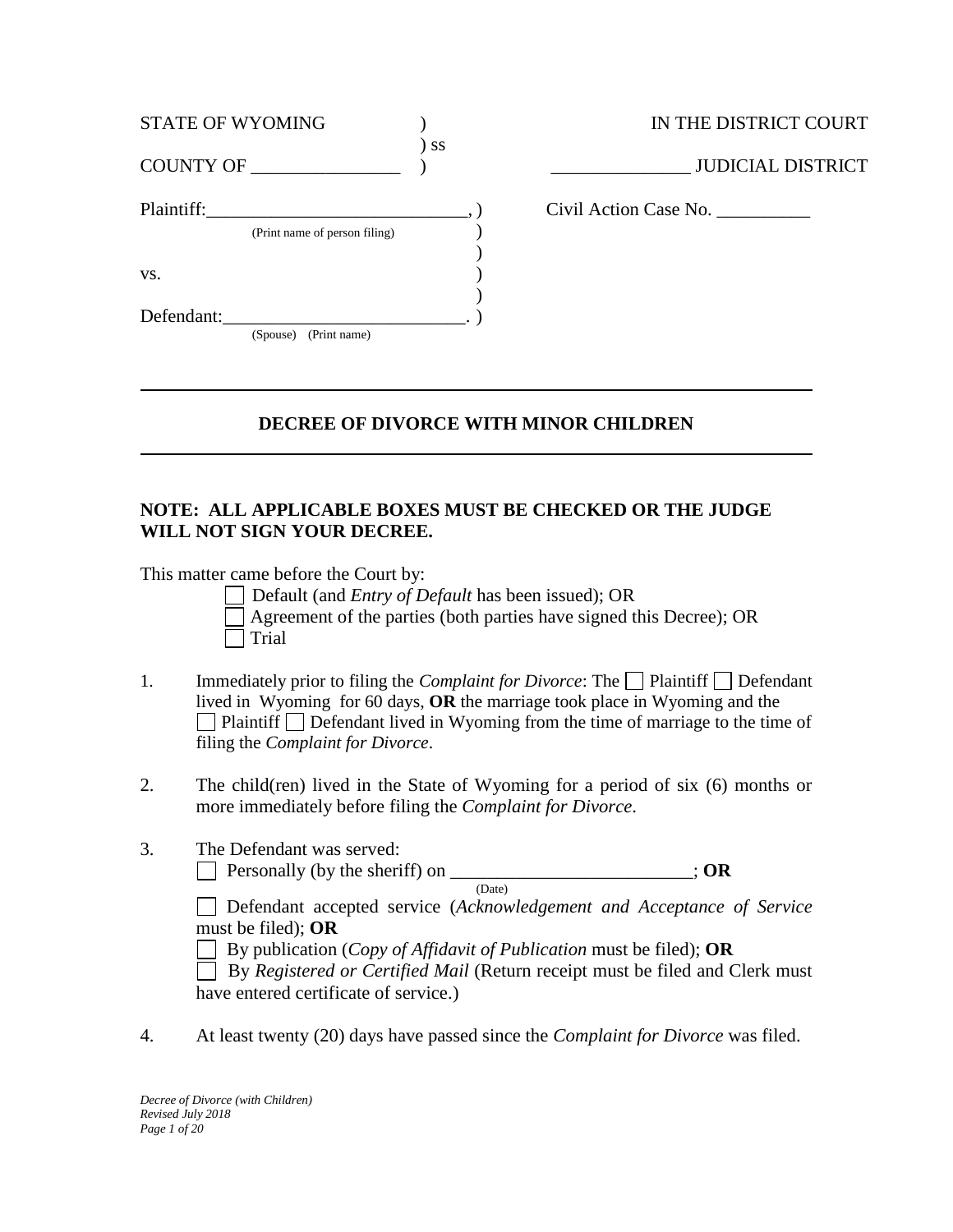- 5. Defendant filed
	- an *Answer*
	- an *Answer and Counterclaim*

 no response (default must be entered, unless there is a waiver of right to answer)

 no response but both parties have signed and agreed to the entry of this Decree of Divorce.

| 6.     | The parties were married to each other on the<br>day of |         |  |
|--------|---------------------------------------------------------|---------|--|
|        |                                                         | (month) |  |
|        |                                                         |         |  |
| (year) | (City, County and State)                                |         |  |

7. The parties have irreconcilable differences constituting grounds for divorce.

8. The parties are the natural or adoptive parents of the following minor child(ren):

| Child's Initials:                                 | Year of Birth: |  |
|---------------------------------------------------|----------------|--|
| Child's Initials:                                 | Year of Birth: |  |
| Child's Initials:                                 | Year of Birth: |  |
| Child's Initials:                                 | Year of Birth: |  |
| Additional sheets of paper are attached if needed |                |  |

- 9. This court has jurisdiction in all necessary particulars of this case.
- 10. Custody of the child(ren) should be as follows:

Unless defined another way in this Decree, "Joint Legal Custody" means that both parties have access to the records of the child(ren) including school records, activities, teachers and teachers' conferences, as well as medical and dental treatment providers and mental health records. Both parties have these rights unless the Court limits that access.

 $\Box$  The parties to have joint legal custody and  $\Box$  Plaintiff or  $\Box$  Defendant to have physical custody; **OR**

The parties to have joint legal and joint physical custody; **OR** 

Plaintiff or Defendant to have sole legal and physical custody; **OR**

\_\_\_\_\_\_\_\_\_\_\_\_\_\_\_\_\_\_\_\_\_\_\_\_\_\_\_\_\_\_\_\_\_\_\_\_\_\_\_\_\_\_\_\_\_\_\_\_\_\_\_\_\_\_\_\_\_\_\_\_\_\_\_\_\_\_\_\_\_\_\_\_ \_\_\_\_\_\_\_\_\_\_\_\_\_\_\_\_\_\_\_\_\_\_\_\_\_\_\_\_\_\_\_\_\_\_\_\_\_\_\_\_\_\_\_\_\_\_\_\_\_\_\_\_\_\_\_\_\_\_\_\_\_\_\_\_\_\_\_\_\_\_\_\_

Other (Please describe desired legal and physical custody arrangement in

detail) \_\_\_\_\_\_\_\_\_\_\_\_\_\_\_\_\_\_\_\_\_\_\_\_\_\_\_\_\_\_\_\_\_\_\_\_\_\_\_\_\_\_\_\_\_\_\_\_\_\_\_\_\_\_\_\_\_\_\_\_\_\_\_\_\_\_

11. The parties have an obligation to contribute to the support of the parties' minor child(ren).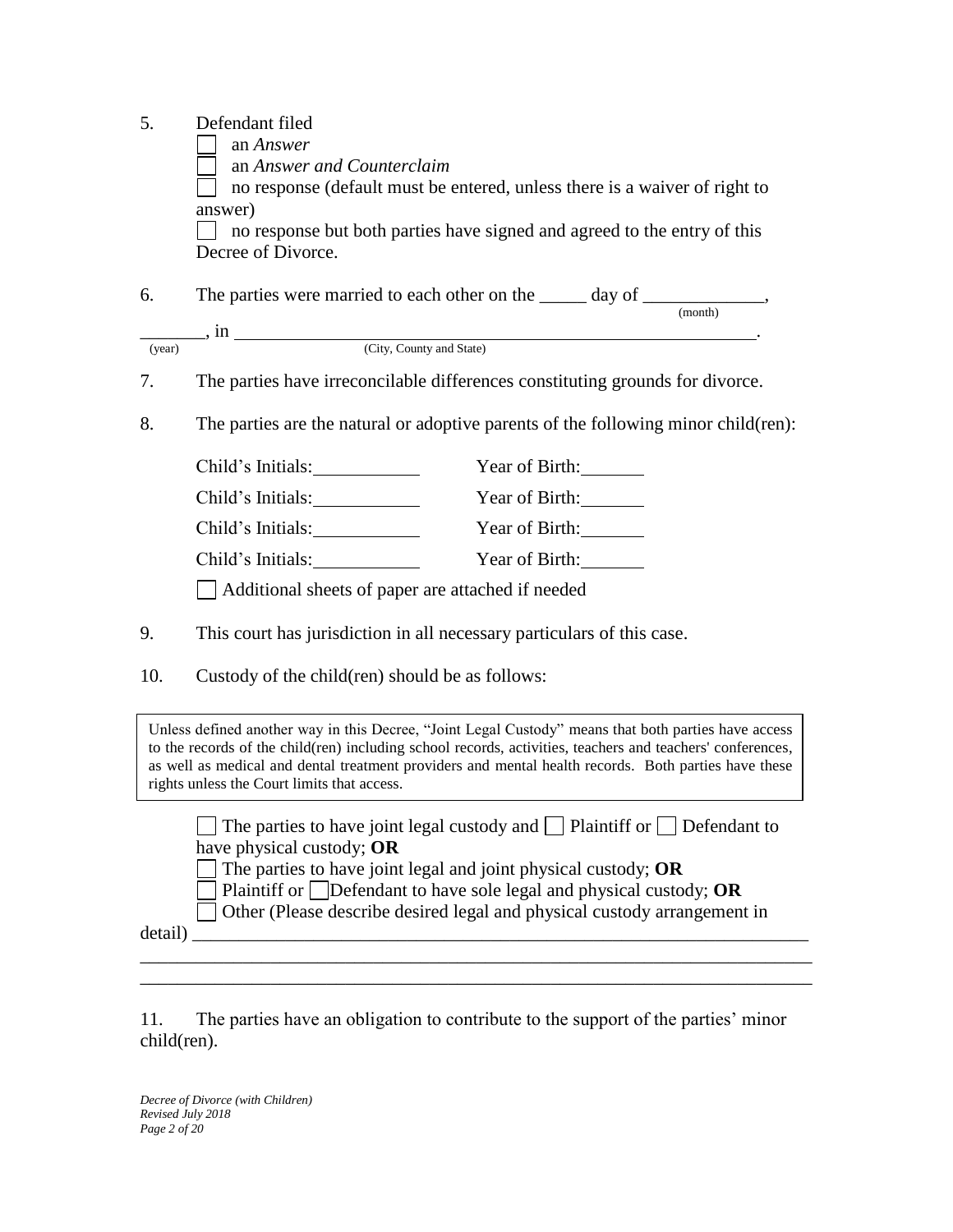- 12. To the best of the parties' knowledge,
- Neither party is pregnant, **OR** The Plaintiff Defendant is pregnant [If pregnant, consult an attorney. Your divorce may not be able to be final until after the baby is born.]; and The baby is due on or about (date), (and, check one space below):  $\Box$ The Plaintiff and Defendant are the biological parents of the child, OR Plaintiff is not the biological parent of the child, OR Defendant is not the biological parent of the child. 13. The parties have acquired property and debts during the marriage and the division set forth below in this Decree is just and equitable; **OR** did not acquire any property or debts during the marriage. 14. The Court should order that No party is entitled to alimony/spousal support; **OR** The Plaintiff shall pay to the Defendant reasonable alimony; **OR** The Defendant shall pay to the Plaintiff reasonable alimony. 15. The  $\Box$  Plaintiff  $\Box$  Defendant does not desire to have a name change; **OR** former name restored to: (list first, middle, and last name desired)

# **IT IS THEREFORE ORDERED:**

1. That  $\Box$  Plaintiff or  $\Box$  Defendant is awarded a Decree of Divorce and a divorce is granted.

# 2. **CHILD CUSTODY, VISITATION AND SUPPORT:**

## A. **Custody:**

The parties shall have joint legal custody and Plaintiff or  $\Box$ Defendant shall have physical custody; **OR**

The parties shall have joint legal and physical custody. The parties shall share physical custody of the minor children as described on the attached sheet of paper.

**Attach** a schedule describing the sharing of physical custody. **Skip** to Section C – Child Support; **OR**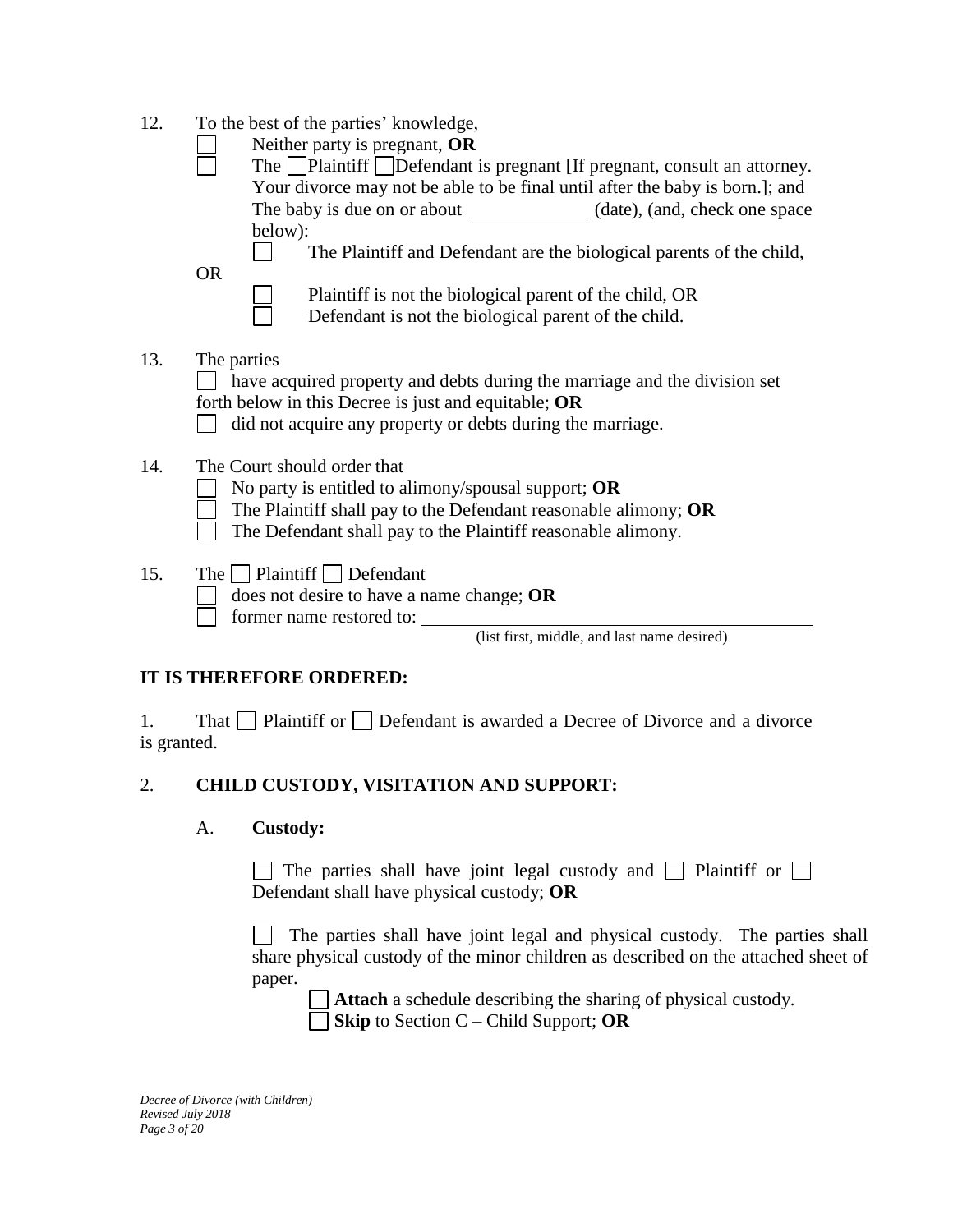$\Box$  Plaintiff OR  $\Box$  Defendant shall have sole legal and physical custody. List the reasons why joint legal custody is not appropriate:

#### **OR**

Other (Please describe desired legal and physical custody arrangement in detail): \_\_\_\_\_\_\_\_\_\_\_\_\_\_\_\_\_\_\_\_\_\_\_\_\_\_\_\_\_\_\_\_\_\_\_\_\_\_\_\_\_\_\_\_\_\_\_\_\_\_\_

\_\_\_\_\_\_\_\_\_\_\_\_\_\_\_\_\_\_\_\_\_\_\_\_\_\_\_\_\_\_\_\_\_\_\_\_\_\_\_\_\_\_\_\_\_\_\_\_\_\_\_\_\_\_\_\_\_\_\_ \_\_\_\_\_\_\_\_\_\_\_\_\_\_\_\_\_\_\_\_\_\_\_\_\_\_\_\_\_\_\_\_\_\_\_\_\_\_\_\_\_\_\_\_\_\_\_\_\_\_\_\_\_\_\_\_\_\_\_

### B. **Visitation**:

The child(ren) shall spend time with the non-custodial parent as the parties may agree, but if they cannot agree, then time shall be spent with the child(ren) as follows:

|                   |           | B.1. WEEKENDS: The child(ren) shall spend time with $\Box$ Plaintiff OR $\Box$         |
|-------------------|-----------|----------------------------------------------------------------------------------------|
|                   |           | Defendant $\Box$ every weekend $\Box$ every weekend when Friday is an even date $\Box$ |
|                   |           | every weekend when Friday is an odd date $\Box$ other (specific weekends such as       |
| $1st$ and $3rd$ : |           | from                                                                                   |
| $a.m./p.m.$ to    | a.m./p.m. |                                                                                        |

B.2. **OTHER VISITATION**: In addition to the Weekend visitation above, the child(ren) shall also spend time with **Plaintiff OR** Defendant as follows (specify specific days and times such as each Wednesday from 4:00 p.m. to 8:00 p.m., etc.):

Additional sheets of paper are attached (if necessary).

# B.3. **SUMMER SCHEDULE**: **(Choose one)**

| <b>Option 1:</b> $\Box$ Plaintiff OR $\Box$ Defendant shall have visitation with the   |       |
|----------------------------------------------------------------------------------------|-------|
| parties' child(ren) beginning                                                          | and   |
| continuing until                                                                       | (i.e. |
| ten days after school lets out from $5:00$ p.m. and continuing until ten days prior to |       |
| school starting up again at 5:00 p.m.).                                                |       |

The other parent shall have the same Weekend and Other Visitation as described in paragraphs B.1 and B.2 above during the summer; **OR**

**Option 2:** The summer schedule will remain the same as during the school year; **OR**

**Option 3:**  $\Box$  The summer schedule will be as follows: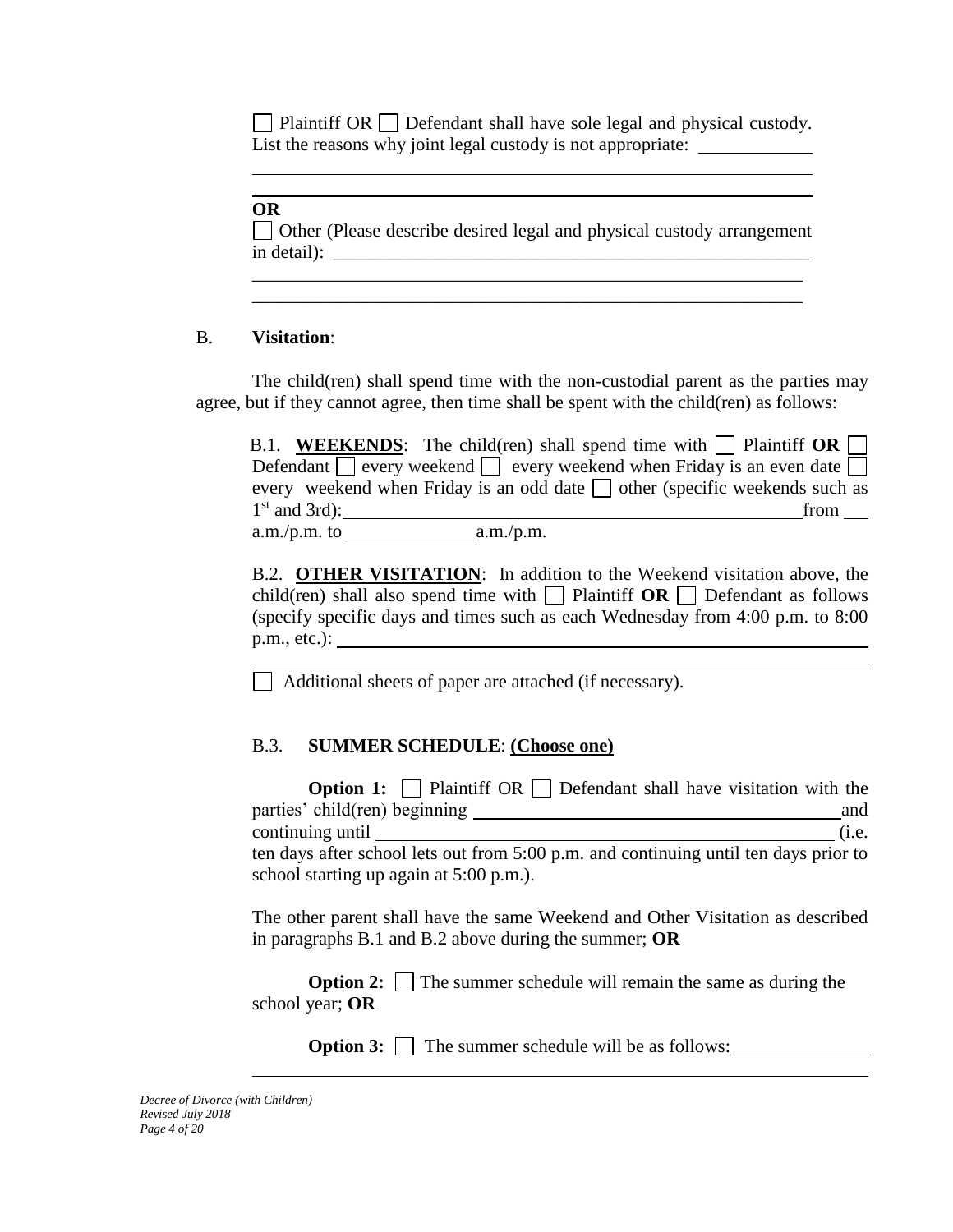Additional sheets of paper are attached (if necessary).

B.4. **HOLIDAY SCHEDULE**: The following holiday schedule will take priority over the regular weekday, weekend, and summer schedules described above. Fill in the blanks below with Plaintiff or Defendant to indicate who the child(ren) will be with for the holidays. Provide beginning and ending times. If a holiday is not specified as even, odd, or every year with one parent, then the child(ren) will remain with the parent they are normally scheduled to be with.

**Location of exchange and transportation arrangements** for the following holidays or events shall follow the instructions set forth in paragraph **2.B.11.** unless stated otherwise.

| Holiday/Event                      | Odd<br>numbered<br>years | <b>Even</b><br>numbered<br>years | <b>Every</b><br>year | Day, Time and Place of Exchange<br>Describe from start to end (for example, Friday<br>when school lets out until Monday at 6 p.m.) |
|------------------------------------|--------------------------|----------------------------------|----------------------|------------------------------------------------------------------------------------------------------------------------------------|
|                                    |                          | (Plaintiff or Defendant)         |                      |                                                                                                                                    |
| Mother's                           |                          |                                  |                      |                                                                                                                                    |
| Day Weekend                        |                          |                                  |                      |                                                                                                                                    |
| Memorial                           |                          |                                  |                      |                                                                                                                                    |
| Day Weekend                        |                          |                                  |                      |                                                                                                                                    |
|                                    |                          |                                  |                      |                                                                                                                                    |
| Father's Day                       |                          |                                  |                      |                                                                                                                                    |
| Weekend                            |                          |                                  |                      |                                                                                                                                    |
| July $4^{\text{th}}$               |                          |                                  |                      |                                                                                                                                    |
|                                    |                          |                                  |                      |                                                                                                                                    |
|                                    |                          |                                  |                      |                                                                                                                                    |
| Labor Day                          |                          |                                  |                      |                                                                                                                                    |
| Weekend                            |                          |                                  |                      |                                                                                                                                    |
|                                    |                          |                                  |                      |                                                                                                                                    |
| Thanksgiving                       |                          |                                  |                      |                                                                                                                                    |
| <b>Break</b>                       |                          |                                  |                      |                                                                                                                                    |
| <b>First part</b>                  |                          |                                  |                      |                                                                                                                                    |
|                                    |                          |                                  |                      |                                                                                                                                    |
| Thanksgiving                       |                          |                                  |                      |                                                                                                                                    |
| <b>Break</b><br><b>Second part</b> |                          |                                  |                      |                                                                                                                                    |
| Winter                             |                          |                                  |                      |                                                                                                                                    |
| <b>Break</b>                       |                          |                                  |                      |                                                                                                                                    |
| <b>First part</b>                  |                          |                                  |                      |                                                                                                                                    |

**(Be very specific about the days, times, and location where exchanges will take place)**

*Decree of Divorce (with Children) Revised July 2018 Page 5 of 20*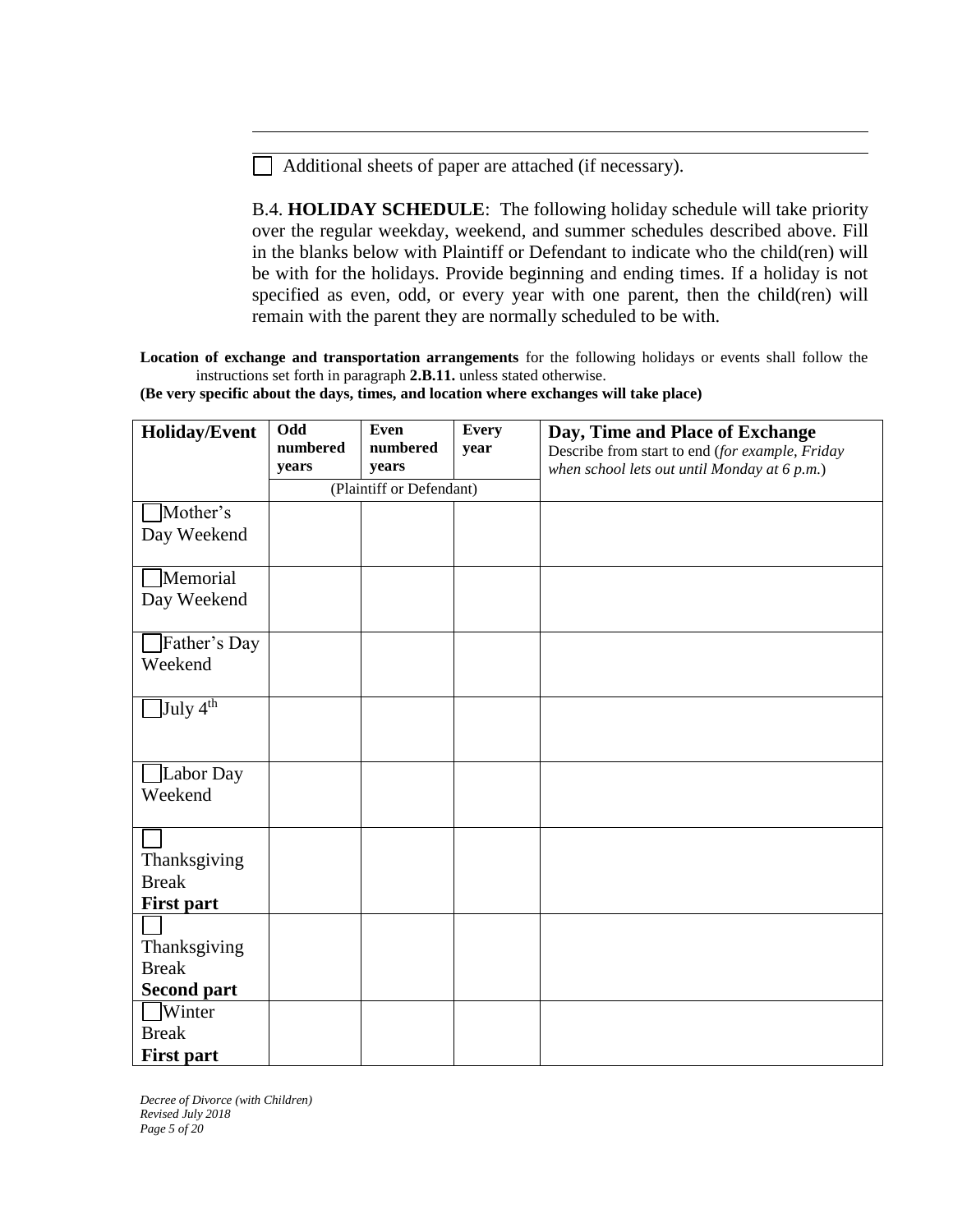| Winter                        |  |  |
|-------------------------------|--|--|
| <b>Break</b>                  |  |  |
| <b>Second part</b>            |  |  |
|                               |  |  |
| $\Box$ Spring                 |  |  |
| <b>Break</b>                  |  |  |
| <b>First part</b>             |  |  |
| $\Box$ Spring                 |  |  |
| <b>Break</b>                  |  |  |
| <b>Second part</b>            |  |  |
| $\Box$ Child(ren)'s           |  |  |
| <b>Birthdays</b>              |  |  |
|                               |  |  |
| <b>Religious/Other Events</b> |  |  |
| (Specify):                    |  |  |
|                               |  |  |
|                               |  |  |
| (Specify):                    |  |  |
|                               |  |  |
|                               |  |  |
| (Specify):                    |  |  |
|                               |  |  |
|                               |  |  |

 $\Box$  Additional sheets of paper are attached (if necessary).

B.5. **OTHER (including no visitation or supervised visitation)**: If you require a schedule that is difficult to explain in the format above or if your situation is unique such that visitation is not appropriate or requires supervision, please provide a detailed visitation schedule that fits your needs or an explanation of why visitation is not appropriate on a separate sheet of paper and attach it.

B.6. **TEMPORARY CHANGES TO THE SCHEDULE:** Any schedule for sharing time with the child(ren) may be changed as long as both parents agree to the changes ahead of time, in writing.

B.7. **PERMANENT CHANGES TO THE SCHEDULE:** Once the judge signs the final *Decree of Divorce* in your case and approves this Visitation Plan, any permanent changes must be agreed to by both parties or modified by the court.

B.8. **PARENT-CHILD COMMUNICATION:** Both parents and child(ren) shall have the right to communicate by telephone, in writing or by electronic means during reasonable hours without interference or monitoring by the other parent, unless otherwise ordered by the Court.

*Decree of Divorce (with Children) Revised July 2018 Page 6 of 20*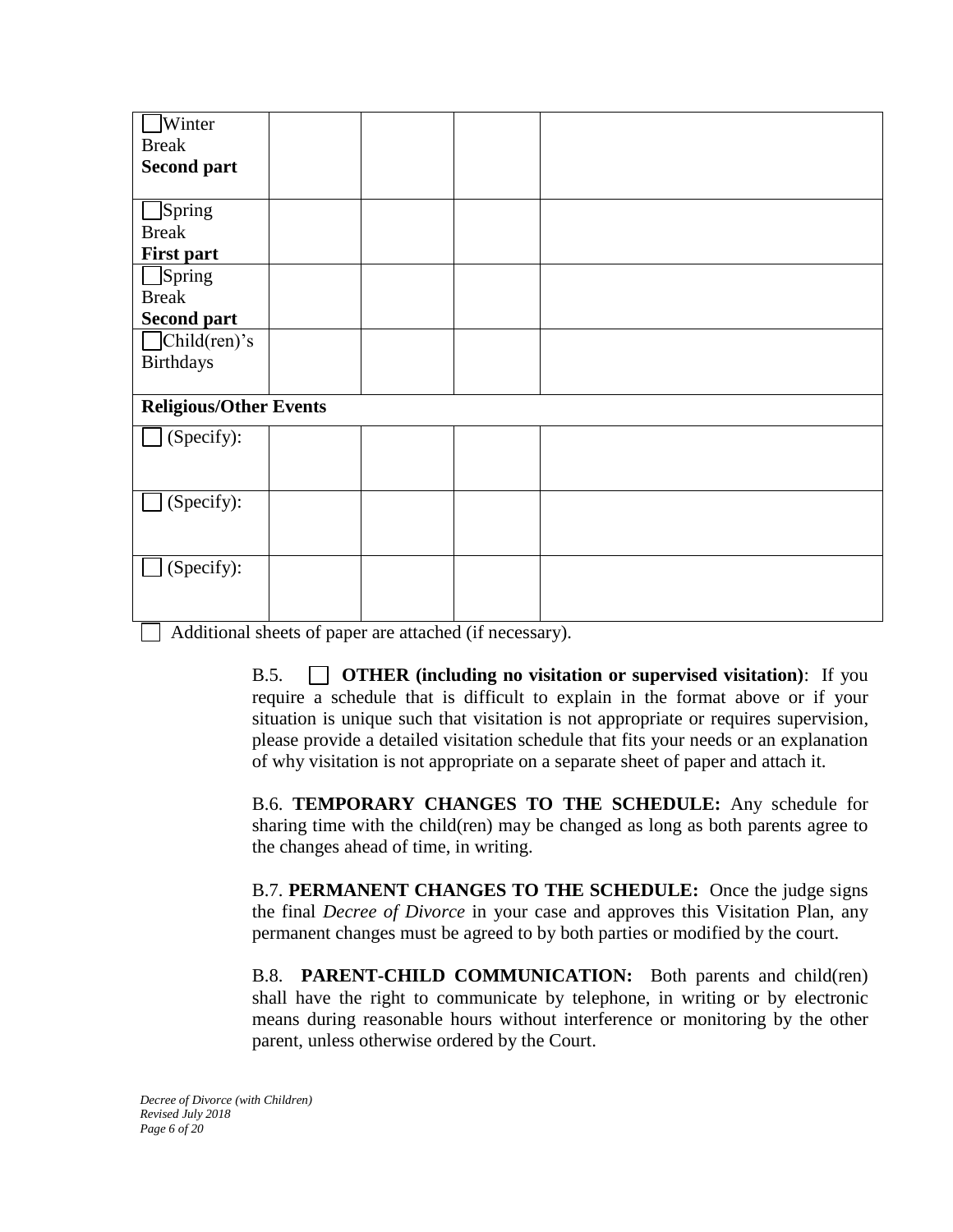B.9. **MUTUAL RESPECT:** Parents will not say things or knowingly allow others to say things in the presence of their child(ren) that would take away the child(ren)'s love and respect for the other parent such as saying negative things about the other parent.

## B.10. **OTHER TERMS:**

- A. **The party who has custody of the children or the party who is exercising visitation with the children shall:**
	- i. Care for, control, protect, and reasonably discipline the child(ren);
	- ii. Provide the child(ren) with adequate food, clothing, and shelter, and medical and dental care;
	- iii. Promote and encourage the training and education of the child(ren);
	- iv. Respect the other party's rights and responsibilities regarding the other party's time with and care of the child(ren).

## B. **Visitation MAY NOT be reduced or denied because support is not paid.**

C. Add any other items regarding the child(ren) you would like to include concerning visitation. \_\_\_\_\_\_\_\_\_\_\_\_\_\_\_\_\_\_\_\_\_\_\_\_\_\_\_\_\_\_\_\_\_\_\_\_\_\_\_

\_\_\_\_\_\_\_\_\_\_\_\_\_\_\_\_\_\_\_\_\_\_\_\_\_\_\_\_\_\_\_\_\_\_\_\_\_\_\_\_\_\_\_\_\_\_\_\_\_\_\_\_\_\_\_\_\_ \_\_\_\_\_\_\_\_\_\_\_\_\_\_\_\_\_\_\_\_\_\_\_\_\_\_\_\_\_\_\_\_\_\_\_\_\_\_\_\_\_\_\_\_\_\_\_\_\_\_\_\_\_\_\_\_\_ \_\_\_\_\_\_\_\_\_\_\_\_\_\_\_\_\_\_\_\_\_\_\_\_\_\_\_\_\_\_\_\_\_\_\_\_\_\_\_\_\_\_\_\_\_\_\_\_\_\_\_\_\_\_\_\_\_

Additional sheets of paper are attached (if necessary).

B.11. **EXCHANGE OF CHILD(REN)/COST OF TRANSPORTATION:** Both parents shall have the child(ren) ready on time and at the agreed-upon time of exchange. All clothing that accompanied the child(ren) shall be returned to the other parent at the end of that particular visitation. All transportation in connection with the visiting parent's exercise of his/her visitation shall be the responsibility of and/or paid for as follows:

**Option 1:** While both parents continue to reside within \_\_\_\_\_ miles of each other, both parents shall be responsible for transportation costs for one-way of the children's transportation.  $\Box$  Plaintiff  $\Box$  Defendant shall pick up the child(ren) from\_\_\_\_\_\_\_\_\_\_\_\_\_\_\_\_\_\_\_\_\_\_\_\_\_\_\_\_\_\_\_\_\_\_\_ at the beginning of the (location) visitation and  $\Box$  Plaintiff  $\Box$  Defendant shall pick up the child(ren) at the end of the visitation from \_\_\_\_\_\_. If either party moves (location) \_\_\_\_\_\_\_\_\_ miles or more away, then the costs for transportation shall be as follows: ; **OR**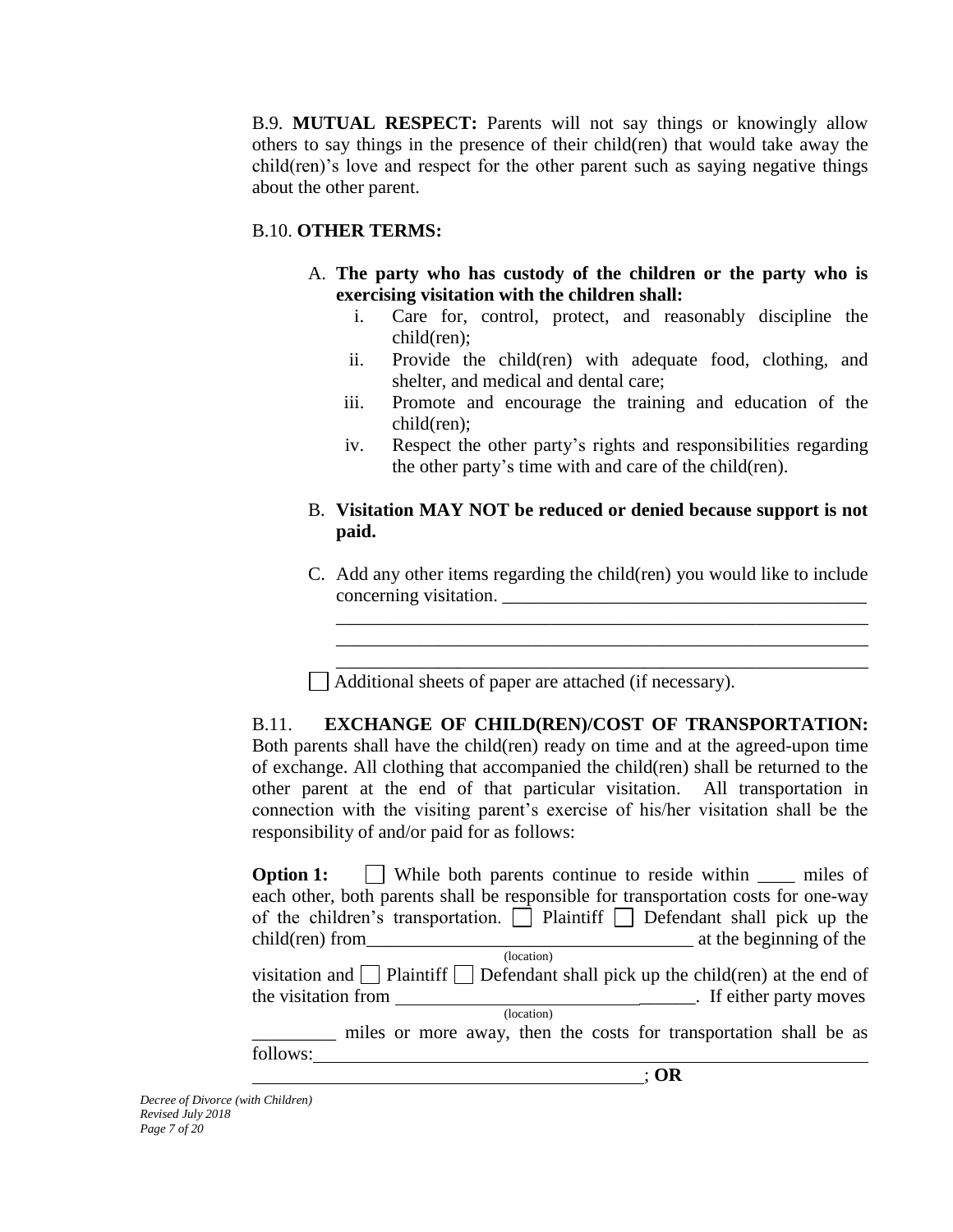|                                  | <b>Option 2:</b> $\Box$ The visiting parent shall be responsible for all of the child (ren)'s |
|----------------------------------|-----------------------------------------------------------------------------------------------|
|                                  | transportation costs. $\Box$ Plaintiff $\Box$ Defendant shall pick up the child(ren)          |
| from                             | at the beginning of the visitation                                                            |
| (location)                       |                                                                                               |
| and shall return the children to | at the end                                                                                    |
|                                  | (location)                                                                                    |
| of the visitation; $OR$          |                                                                                               |

**Option 3:** Other: (provide details exchange and transportation costs):

*ONCE FILED, THE PARTIES MAY ONLY MAKE SUBSTANTIAL, PERMANENT MODIFICATIONS TO THIS VISITATION PLAN BY WRITTEN AGREEMENT SIGNED BY BOTH PARTIES, APPROVED BY THE JUDGE AND FILED WITH THE COURT. MINOR, TEMPORARY CHANGES MAY BE MADE ANY TIME ONLY IF BOTH PARTIES AGREE TO THE CHANGES.*

## C. **CHILD SUPPORT:**

The child support amount may depend on the custodial arrangement that is ordered by the court. If each parent keeps the children overnight for more than twenty-five percent (25%) of the year *and* both parents contribute substantially to the expenses of the children *in addition to* the payment of child support, a "shared responsibility child support" obligation shall be determined by use of the tables. Also, when each parent has physical custody of at least one (1) of the children, a "shared responsibility child support" obligation for all of the children shall be determined by use of the tables. See Wyo. Stat. §20-2-304(c) and (d). **For assistance in calculating child support, go to the following website**: [http://laramiecounty.com/\\_officials/DistrictCourtClerk/calculator.aspx](http://laramiecounty.com/_officials/DistrictCourtClerk/calculator.aspx) or call your local child support enforcement agency.

In accordance with Wyo. Stat. § 20-2-304, presumptive child support is calculated as

follows:

- a. Number of children:
- b. Plaintiff's net monthly income is:  $\qquad \qquad \S$

actual (Plaintiff submitted a *Confidential Financial Affidavit*); OR

imputed (Plaintiff did not submit a *Confidential Financial Affidavit)*

c. Defendant's net monthly income is:  $\$\$ 

actual (Defendant submitted a *Confidential Financial Affidavit)*; OR

imputed (Defendant did not submit a *Confidential Financial Affidavit)*

*Decree of Divorce (with Children) Revised July 2018 Page 8 of 20*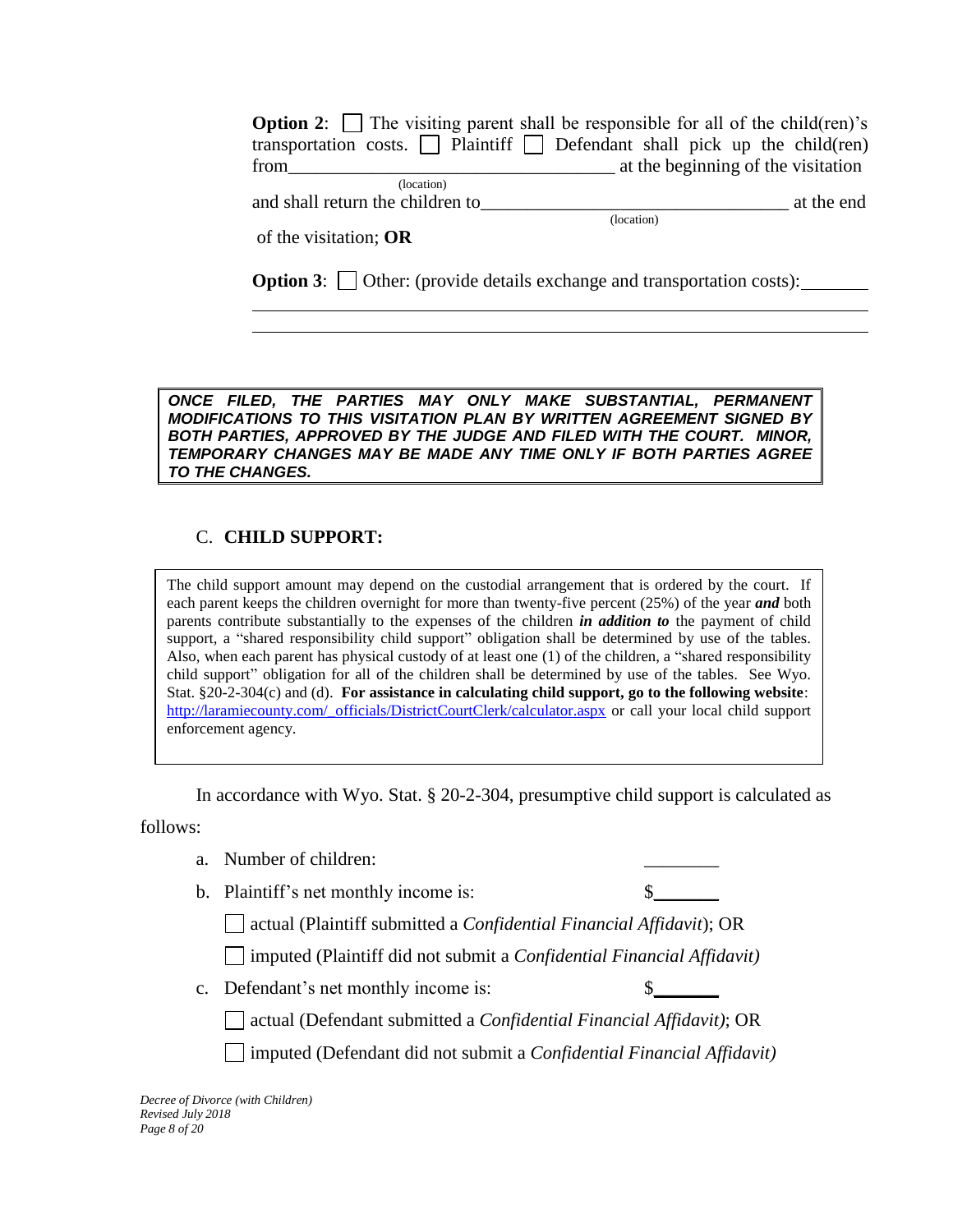| d. Total child support obligation of both parents is:   |  |
|---------------------------------------------------------|--|
| e. Plaintiff's presumptive child support obligation is: |  |
| f. Defendant's presumptive child support obligation is: |  |

C.1. **Restriction on reducing amount of child support:** No agreement which is *less than* the presumed child support amount in the law shall be approved if public support/benefits (such as aid under the personal opportunities with employment responsibilities (POWER) program, Title 19, Kid Care, food stamps, supplemental security income (SSI) or other similar benefits) are being paid on behalf of any of the child(ren). **CHECK ONE**:

The child(ren) receive(s) public assistance; OR

The child(ren) DO NOT receive(s) any public assistance.

C.2. **Amount of Child Support**: Plaintiff OR Defendant shall pay \$\_\_\_\_\_\_\_\_\_ per month for child support. The amount of child support is based upon:

 $\Box$  The presumptive amount of child support determined by Wyoming's Child Support Guidelines; **OR**

There is a deviation (an adjustment) upwards or  $\Box$  downwards from the presumptive amount. (In order to deviate, there must be a specific finding that the application of the presumptive child support would be unjust or inappropriate). The reasons that the presumptive amount is unjust is because (list the specific reasons):

C.3. **Time of Payments**: Child support payments shall begin:

 $\Box$  On THE FIRST DAY OF THE MONTH beginning the month of  $\Box$ , 20 \_\_\_ and shall continue to be paid on the first day of the month thereafter, until further order of the court; **OR** beginning on the \_\_\_\_ day of \_\_\_\_\_\_\_\_\_\_\_\_\_, 20\_\_\_\_\_\_\_and continuing as follows:

C.4. **CONTINUATION OF CHILD SUPPORT:** Child support shall continue during the minor child's minority, and beyond if the child has a mental, emotional or physical impairment preventing emancipation, or while the child is attending high school or an equivalent program as a full-time student between the ages of 18 and 20. Child support shall terminate if, during the child's minority, the child marries, is emancipated, becomes self-supporting or dies.

*Decree of Divorce (with Children) Revised July 2018 Page 9 of 20*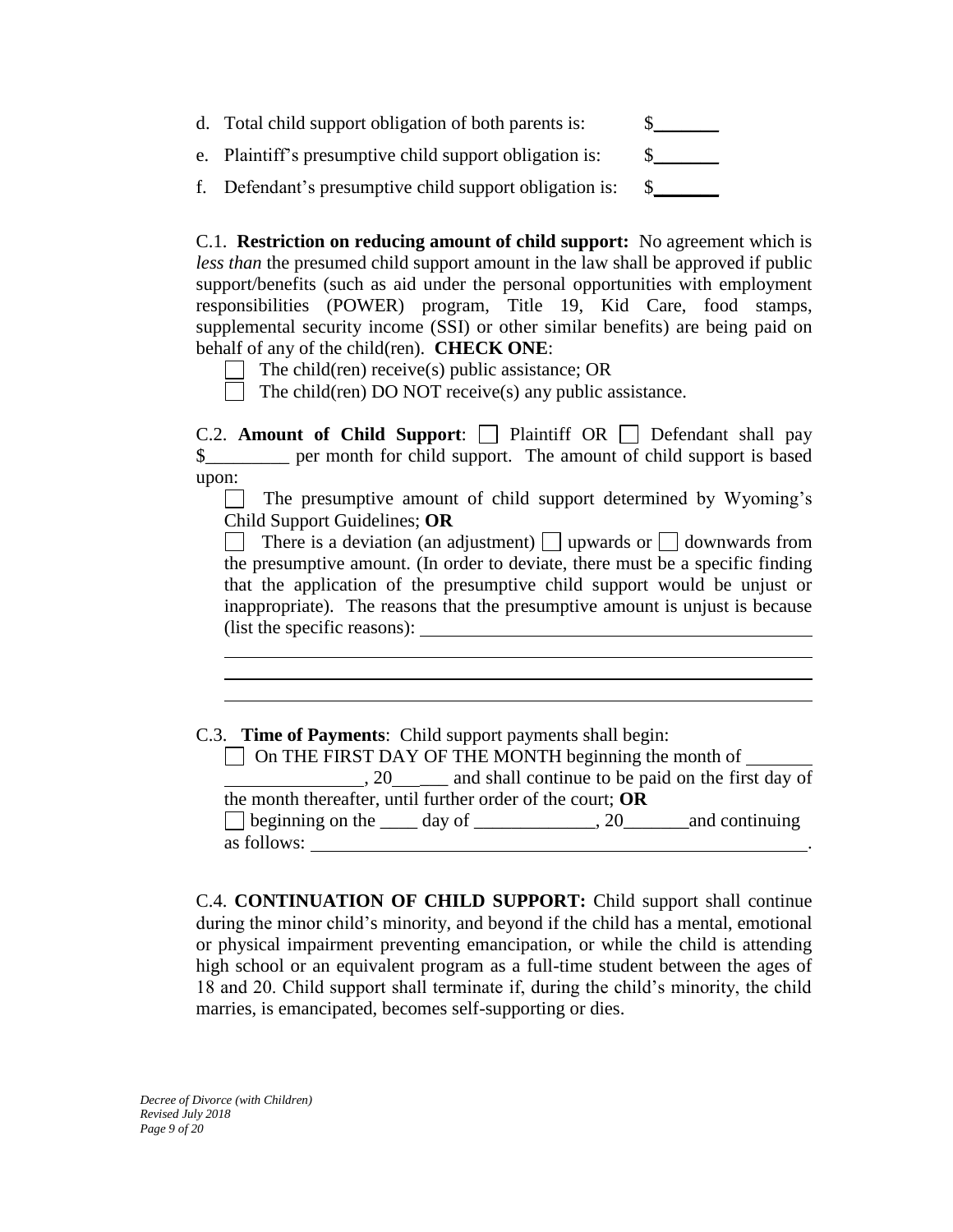## C.5. **PLACE:**

All payments required under this Decree, shall be made to one of the two following addresses:

Clerk of the District Court, whose address is (see *District Court Clerks Addresses* in this packet):

\_\_\_\_\_\_\_\_\_\_\_\_\_\_\_\_\_\_\_\_\_\_\_\_\_\_\_\_\_\_\_

\_\_\_\_\_\_\_\_\_\_\_\_\_\_\_\_\_\_\_\_\_\_\_\_\_\_\_\_\_\_\_

\_\_\_\_\_\_\_\_\_\_\_\_\_\_\_\_\_\_\_\_\_\_\_\_\_\_\_\_\_\_\_

OR State Disbursement Unit 2300 Capitol Ave. Hathaway Bldg., 5<sup>th</sup> Floor, Suite A Cheyenne, WY 82002

DO NOT PAY BY PERSONAL CHECK. CASH ACCEPTED IN PERSON ONLY. CASHIER'S CHECKS AND MONEY ORDERS ACCEPTED.

The Clerk or SDU shall promptly forward the support payments to the receiving parent at the address provided by that parent. **Each party shall pay, when due, all fees charged to that party by the Clerk of District Court, State Disbursement Unit, and any other agency statutorily authorized to charge a fee.**

C.6. **MODIFICATION:** Either party may seek a modification of the child support ordered herein pursuant to Wyo. Stat. §20-2-311.

## **MODIFICATION OF CHILD SUPPORT IS NOT EFFECTIVE UNLESS IT IS APPROVED BY A WRITTEN ORDER SIGNED BY THE JUDGE.**

C.7. **ENFORCEMENT:** Wyoming law states that any payment of child support not paid when due shall automatically become a judgment against the parent who is supposed to pay on the due date. This judgment is subject to a 10% late payment penalty if it is not paid within thirty-two (32) days.

#### 3. **MEDICAL INSURANCE**:

The  $\Box$  Plaintiff or  $\Box$  Defendant or  $\Box$  Both parents shall provide health care insurance coverage for the minor child(ren) if insurance can be obtained at a reasonable cost and the benefits under the insurance policy are accessible to the child(ren).

3.A. *Proof.* The insuring parent shall provide to the Court and the other parent written proof that the insurance has been obtained within sixty (60) days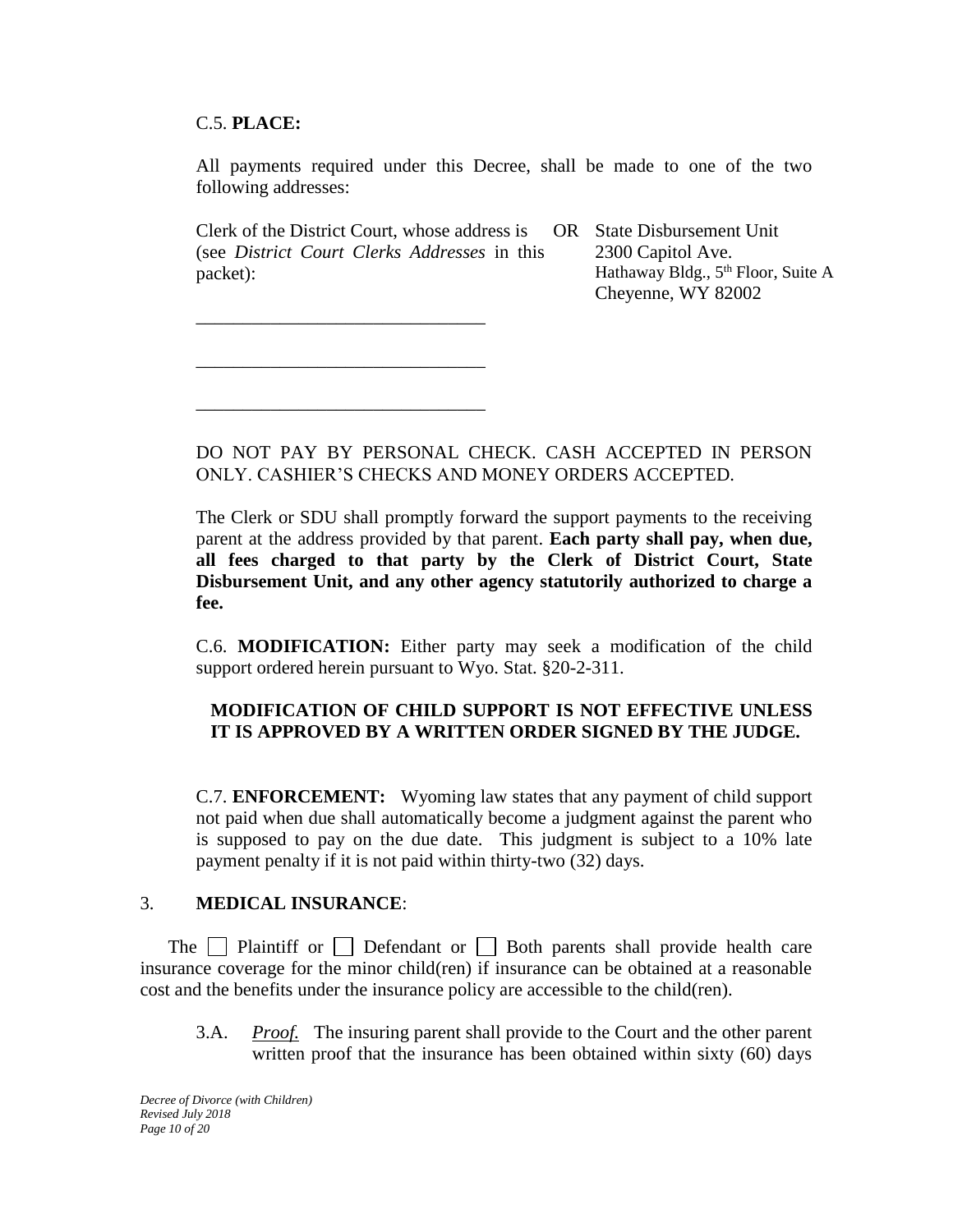after it became available. Proof of insurance coverage shall contain, at a minimum:

- i) The name of the insurer.
- ii) The policy number.
- iii) The address to which all claims should be mailed.
- iv) A description of any restrictions on usage, such as pre-approval for hospital admission, and the manner in which to obtain preapproval.
- v) A description of all deductibles.
- vi) Two (2) copies of claim forms.
- 3.B. *Changes.* The insuring parent shall provide written notice to the Clerk of this Court and the other parent if insurance coverage for the child is denied, revoked, or altered in any way that would affect the child's coverage, including any change relating to the information required above.
- 3.C. *Failure to Provide Insurance.* The Court may hold a parent in contempt for refusing to provide the ordered insurance or for failing or refusing to provide the information required above. In addition, if either parent fails to provide insurance or proof of insurance as required by this agreement, the other parent may provide such insurance and the parent who was supposed to shall be responsible to pay to the other parent the cost of such insurance plus the costs that parent had to pay for collection, including reasonable attorney's fees.
- 3.D. *Costs Not Paid for By Insurance.* All deductibles, co-payments and other expenses for health care that are not paid for by health insurance shall be paid by the parents as follows:

50% each by Plaintiff and Defendant; **OR** % by Plaintiff and % by Defendant.

- i) If the insuring parent fails to pay the insurance premium, all health care expenses of the children not covered by insurance shall be the responsibility of that party.
- ii) If the insuring parent fails to maintain insurance as required, that party may be found in Contempt of Court and may be required to pay or reimburse the expenses and costs set forth in Wyo. Stat.  $§20-2-401(e).$

## 4. **CHANGES IN ADDRESS AND EMPLOYMENT:**

Each parent shall inform the other parent and the clerk of court in writing of any change of address, phone number, and employment: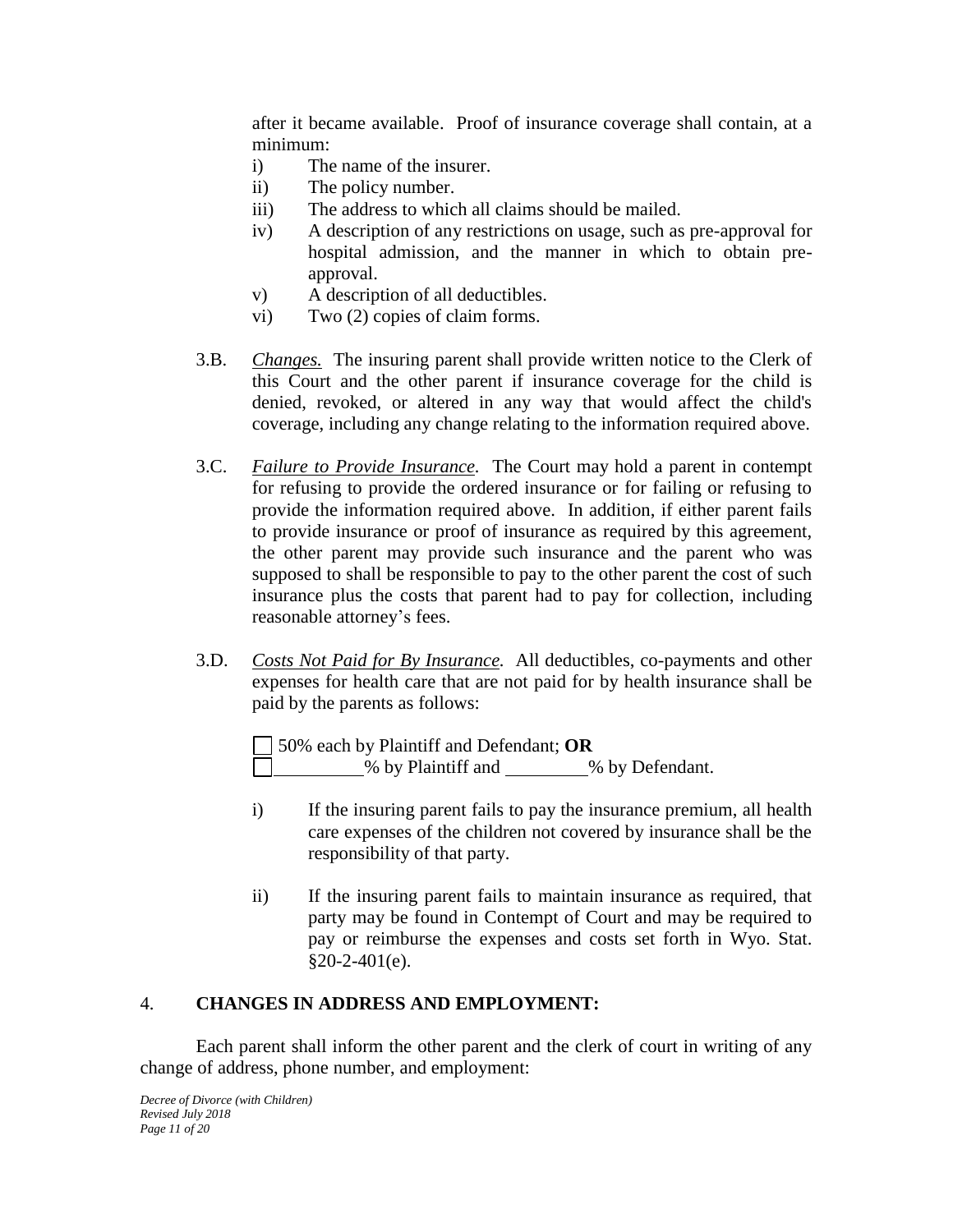4.A. **CHANGE OF EMPLOYMENT STATUS:** So long as there is a child support obligation, each parent shall notify the other parent and the Clerk of this Court, in writing, on forms available from the Court, within **fifteen (15) days** of any change in employment, including second jobs, changed employers, starting or ending unemployment compensation, and starting or ending of worker's compensation, or any other change in income.

4.B. **CHANGE OF ADDRESS:** So long as there is a child support obligation, if either parent plans to change his or her address, that parent must notify the other parent and the Clerk of this Court, in writing, on forms available from the Clerk of this Court, **no later than fifteen (15) days prior** to the day of the move, the destination of the move and the proposed move date.

4.C. **CHANGE OF HOME CITY OR STATE OF RESIDENCE:** Either parent who plans to change their home city or state of residence, must give written notice **thirty (30) days prior to the move**, both to the other parent and to the clerk of district court stating the date and destination of the move.

## 5. **INCOME WITHHOLDING ORDER**:

An income withholding order shall be entered and shall become effective as follows:

Effective immediately (**Recommended**); **OR**

Effective upon the date the Obligor (person who has to pay) requests withholding commence; or the date the Obligor is at least one (1) month behind in child support payments. List the reasons why good cause exists to delay the effective date for withholding income:

 ; **OR**  $\Box$  OTHER (i.e. Military allotment)

# 6. **DIVISION OF PROPERTY:**

The parties' property shall be equitably divided as follows:

## **Plaintiff's Property:**

6.A.1. The Plaintiff shall have as his/her sole and separate property, free and clear of any and all claims by the Defendant, but subject to any debt owing on the property, the following:

 $\Box$  All personal property held in his or name or in his or her possession, except as otherwise specifically set forth in this Decree.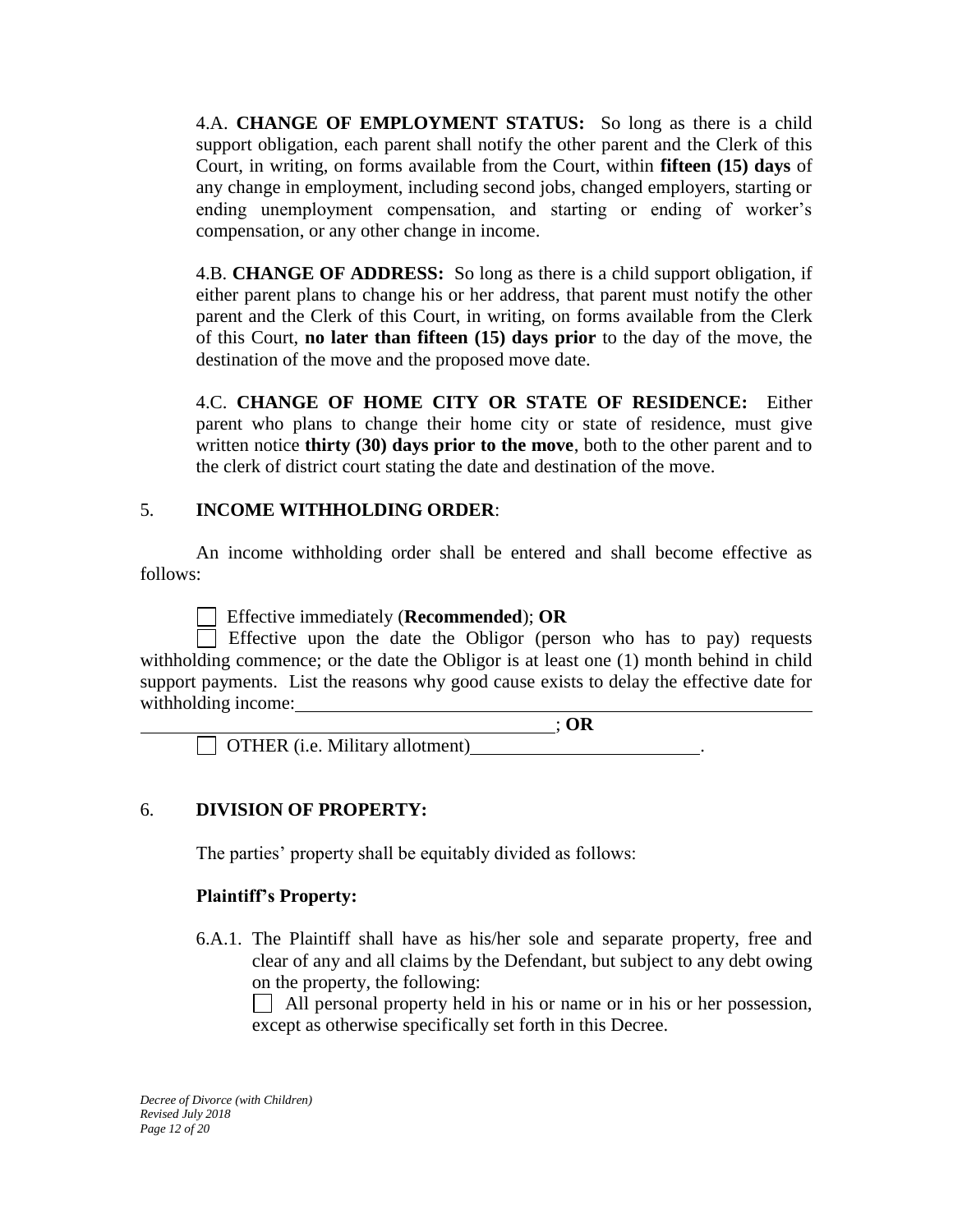| All bank accounts, investment accounts, and retirement accounts held         |
|------------------------------------------------------------------------------|
| in her sole name, if any, except as otherwise specifically set forth in this |
| Decree.                                                                      |

The following motor vehicle(s) (list year, make, model and VIN):

Plaintiff has  $OR \Box$  does not have a retirement account.

Notice: A qualified domestic relations order (QDRO) or similar order may be required in order for retirement accounts to be divided. It is highly recommended that you get an attorney to draft such an order. This Court retains jurisdiction to enter, correct, or modify such orders in order to effectuate the terms of this Decree.

Specify the following for each retirement account:

Account Number and Plan Administrator:

| shall not be divided with Defendant; OR                                |
|------------------------------------------------------------------------|
| shall be divided as follows:                                           |
| □ 50% of the amount accumulated from (date) <u>● 1</u><br>$\mathbf{t}$ |
| $(data)$ to each party; OR                                             |
| \$ to Defendant; OR                                                    |
| Other described as follows:                                            |
| For more than one account, attach additional sheets of paper           |
|                                                                        |

 $\sqrt{2}$ with the above information. To divide certain qualified retirement accounts, you may need a QRDO (see above).

## **Defendant's Property:**

6.A.2. The Defendant shall have as his or her sole and separate property, free and clear of any and all claims thereto by the Plaintiff, but subject to any indebtedness thereon, the following:

All personal property held in his or her name or in his or her possession, except as otherwise specifically set forth in this Decree.

 All bank accounts, investment accounts, and retirement accounts, held in his or her sole name, if any, except as otherwise specifically set forth in this Decree.

The following motor vehicle(s) (list year, make, model and VIN):

Defendant has OR  $\Box$  does not have a retirement account.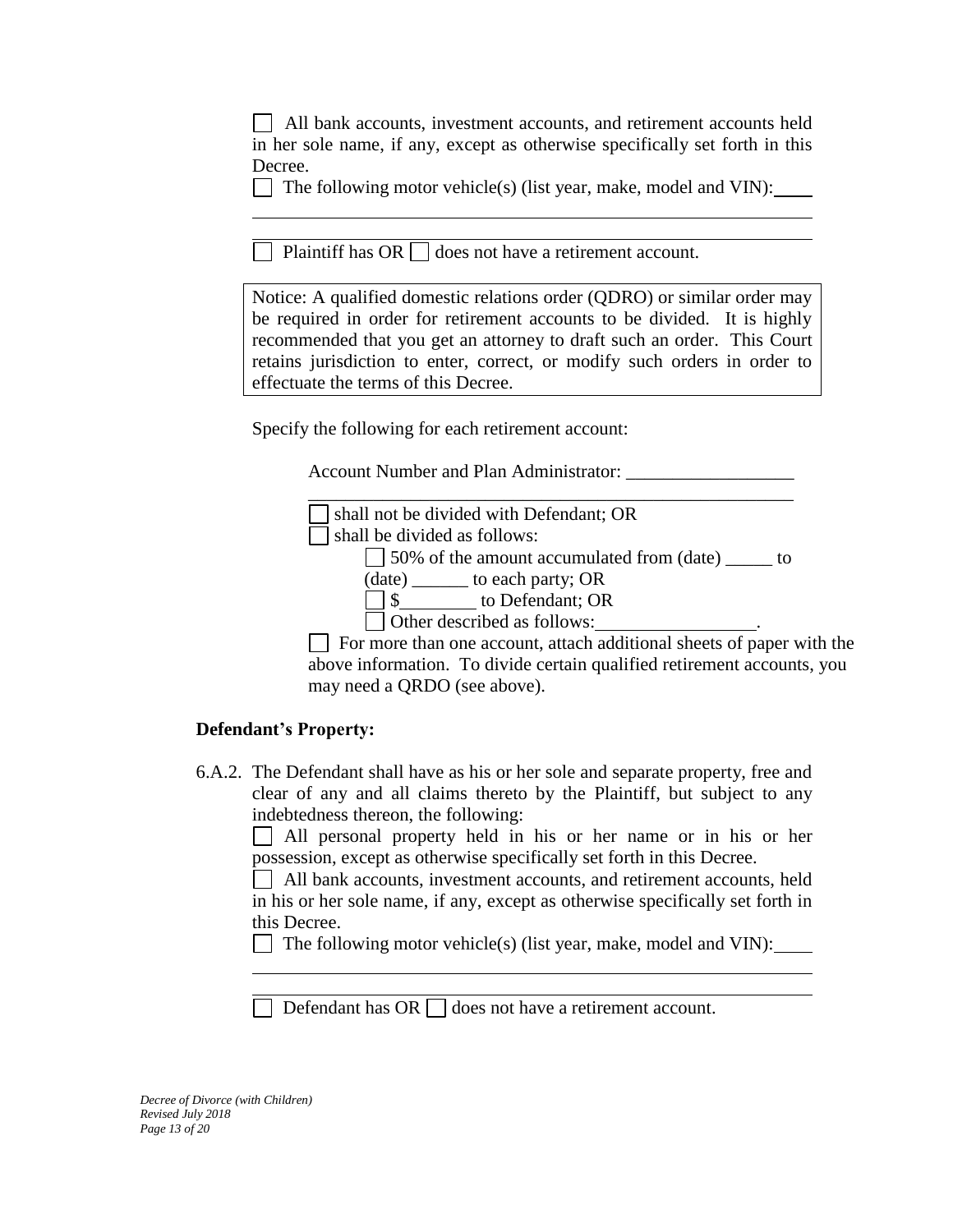Notice: A qualified domestic relations order (QDRO) or similar order may be required in order for retirement accounts to be divided. It is highly recommended that you get an attorney to draft such an order. This Court retains jurisdiction to enter, correct, or modify such orders in order to effectuate the terms of this Decree.

Specify the following for each account:

Account Number and Plan Administrator: \_\_\_\_\_\_\_\_\_\_\_\_\_\_\_\_\_\_



50% of the amount accumulated from (date) \_\_\_\_\_ to

(date) \_\_\_\_\_\_ to each party; OR

\$ to Plaintiff; OR

Other described as follows:

 $\Box$  For more than one account, attach additional sheets of paper with the above information. To divide certain qualified retirement accounts, you may need a QRDO (see above).

### **Other Property:**

6.A.3. The parties have no other property which requires division; **OR** The parties have the following property, which shall be awarded as follows:

*List all possessions valued at \$100.00 or more. For any bank accounts, identify by using the last 4 digits of the account number.*

| DESCRIPTION OF PROPERTY | <b>AWARDED TO: Plaintiff/Defendant</b> |   |
|-------------------------|----------------------------------------|---|
| 1.                      | $\mathbf P$                            | Ð |
| 2.                      | $\mathsf P$                            | D |
| 3.                      | P                                      | D |
| 4.                      | P                                      | D |
| 5.                      | P                                      | D |
| 6.                      | P                                      | Đ |
| 7.                      | $\mathbf P$                            | D |
| 8.                      | P                                      | Ð |
| 9.                      | P                                      | Ð |
| 10.                     | P                                      | D |
| 11.                     | P                                      | D |
| 12.                     | P                                      | D |
| 13.                     | P                                      | D |
| 14.                     | $\mathbf P$                            | Đ |
| 15.                     | $\mathbf P$                            | D |

Additional sheets of paper are attached if needed

*Decree of Divorce (with Children) Revised July 2018 Page 14 of 20*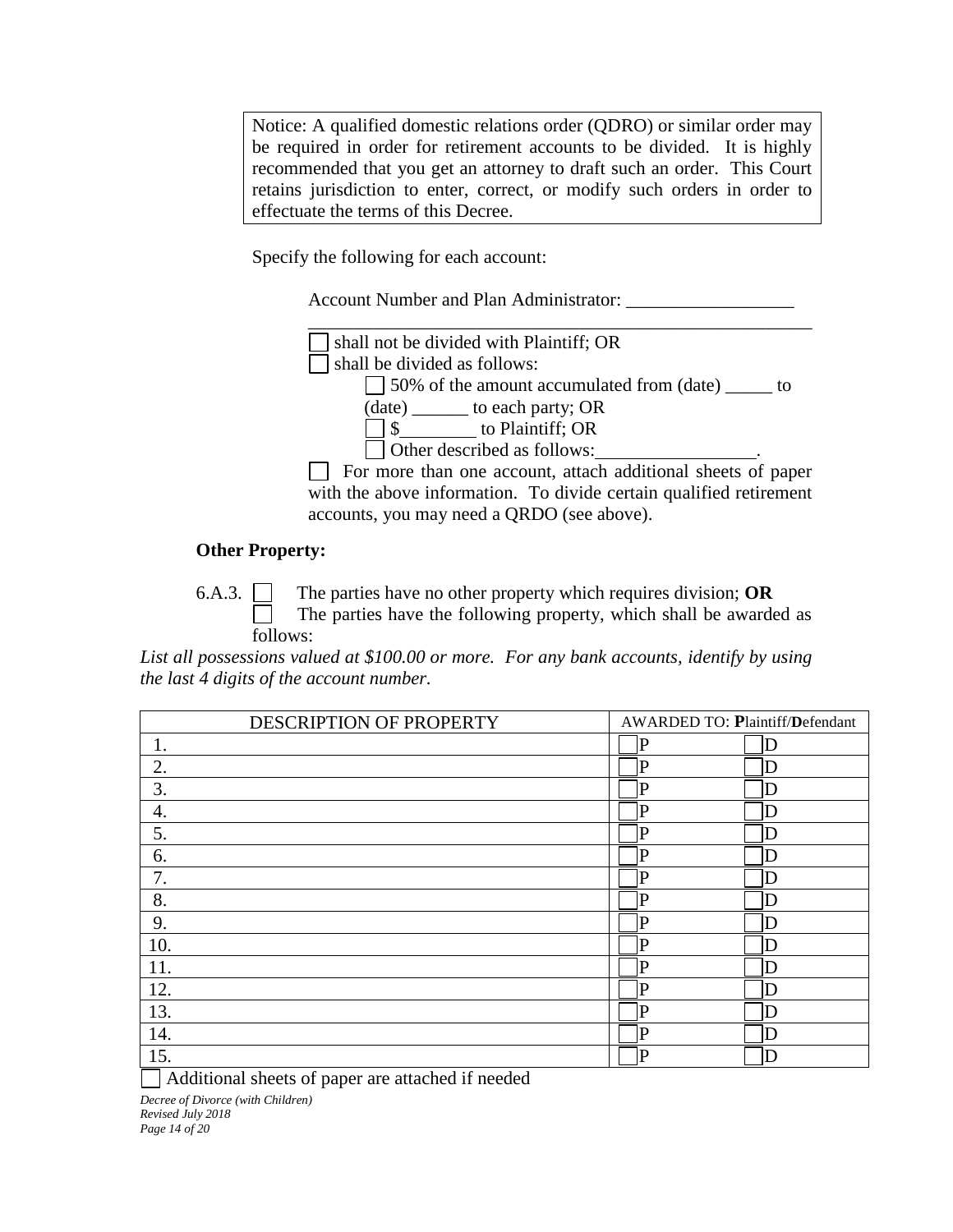#### **Real Property:**

6.A.4. The parties do not own any real property (i.e. house or land); **OR** The real property shall be divided as follows:

**Option 1:** Plaintiff or Defendant shall occupy the real property until sold. The property shall be listed with a real estate agency for sale no later than

(date). Upon the sale, the net equity or loss from the sale shall be divided as follows:

% to Plaintiff % to Defendant

Until the property is sold, the mortgage (including taxes and insurance) shall be paid by  $\Box$  Plaintiff or  $\Box$  Defendant and the utilities shall be paid by  $\Box$  Plaintiff or Defendant; **OR**

Other: when the contract of the contract of the contract of the contract of the contract of the contract of the contract of the contract of the contract of the contract of the contract of the contract of the contract of th

; **OR**

**Option 2:** Plaintiff or Defendant shall own the real property. The party receiving the real property shall pay to the other the sum of \$  $\qquad \qquad$  for his/her share of equity in the property. If applicable, the party receiving the property shall use his/her best efforts to refinance the debt or modify the loan on the property and remove the other party's name from any liability for the debt no  $\text{later than} \_\_\_\_\_\_\_\_\_\_\_\_\_\_\_\_\_\_$ (Date)

Once the payment has been made and the other party's name has been removed from the debt, if applicable, then the other party shall convey by appropriate deed his/her interest in the property.

If a joint debt encumbering the real property is not refinanced no later than <sub>n</sub>, the property shall be listed with a real estate agent and sold for no

(Date) less than the appraised value; **OR**

**Option 3:** Other:

*Decree of Divorce (with Children) Revised July 2018 Page 15 of 20*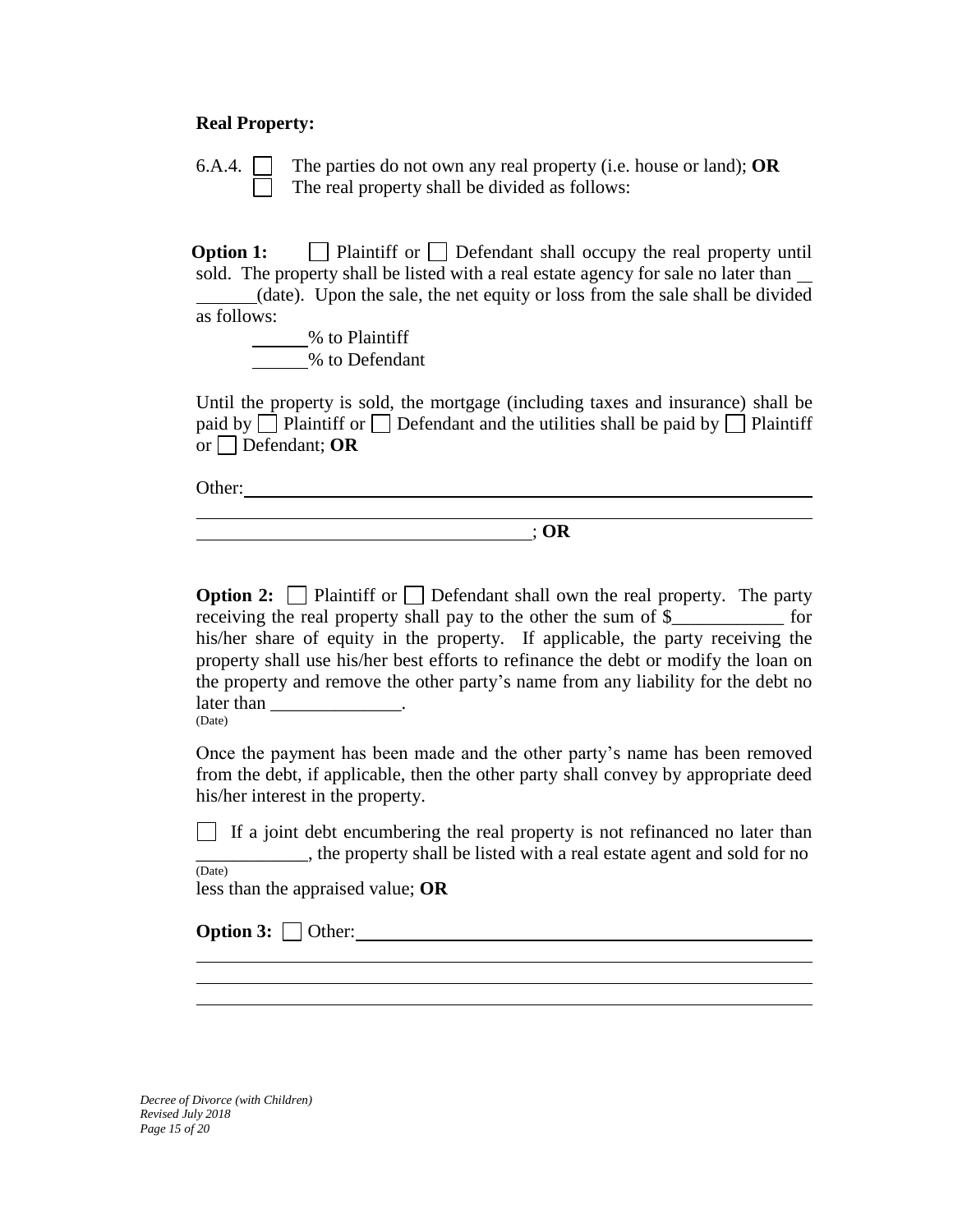# 7. **DIVISION OF DEBTS:**

**NOTICE**: This decree does not necessarily affect the ability of a creditor to proceed against a party or a party's property, even though the party is not responsible under the terms of the decree for an account, any debt associated with an account or any debt.

Each party shall pay the debts they have accumulated since the parties' separation. The parties shall pay the following debts acquired prior to the separation:

| Type of Debt | Name of Creditor and<br>Last 4 Digits of | Amount owed | Will Be Paid By:<br>Plaintiff/Defendant |  |
|--------------|------------------------------------------|-------------|-----------------------------------------|--|
|              | Account No.                              |             |                                         |  |
|              |                                          |             |                                         |  |
| 2.           |                                          |             |                                         |  |
| 3.           |                                          |             |                                         |  |
| 4.           |                                          |             |                                         |  |
| 5.           |                                          |             |                                         |  |
| 6.           |                                          |             |                                         |  |
| 7.           |                                          |             |                                         |  |
| 8.           |                                          |             |                                         |  |
| 9.           |                                          |             |                                         |  |

Additional sheets of paper are attached if needed

 $\Box$  Other – If the debt will be paid by both parties other than 50/50, please list how much each party will pay for each debt on a separate sheet of paper and attach it.

8. **DEBTS OR LIABILITIES DISCOVERED AFTER THE DECREE IS ENTERED:** If any debts or liabilities not listed above exist or become known after entry of this Decree, the person in possession of the merchandise purchased, or the person who received the services, shall be responsible for the debt.

9. **TITLE TRANSFER:** Parties shall sign all documents necessary to complete all transfers of title ordered in this Decree, such as motor vehicles and bank accounts. Otherwise, this Decree can be used as a transfer of title and can be recorded.

# 10. **SPOUSAL SUPPORT/ALIMONY:**

 $\Box$  The Court finds as follows regarding the  $\Box$  Plaintiff  $\Box$  Defendant's ability to pay and the  $\Box$  Plaintiff  $\Box$  Defendant's need for spousal support/alimony: \_\_\_\_\_\_\_\_\_\_\_\_\_\_\_\_\_\_\_\_\_\_\_\_\_\_\_\_\_\_\_\_\_\_\_\_\_\_ (use additional paper if necessary) AND therefore the  $\Box$  Plaintiff  $\Box$  Defendant is ordered to pay the other spouse the sum of \$\_\_\_\_\_\_\_\_\_ per month spousal support/alimony BEGINNING THE FIRST DAY OF THE MONTH beginning \_\_\_\_\_\_\_\_\_\_\_\_\_\_\_\_\_\_\_\_\_, 20 \_\_\_\_\_, and continuing to be paid on the same day each month until the receiving party is: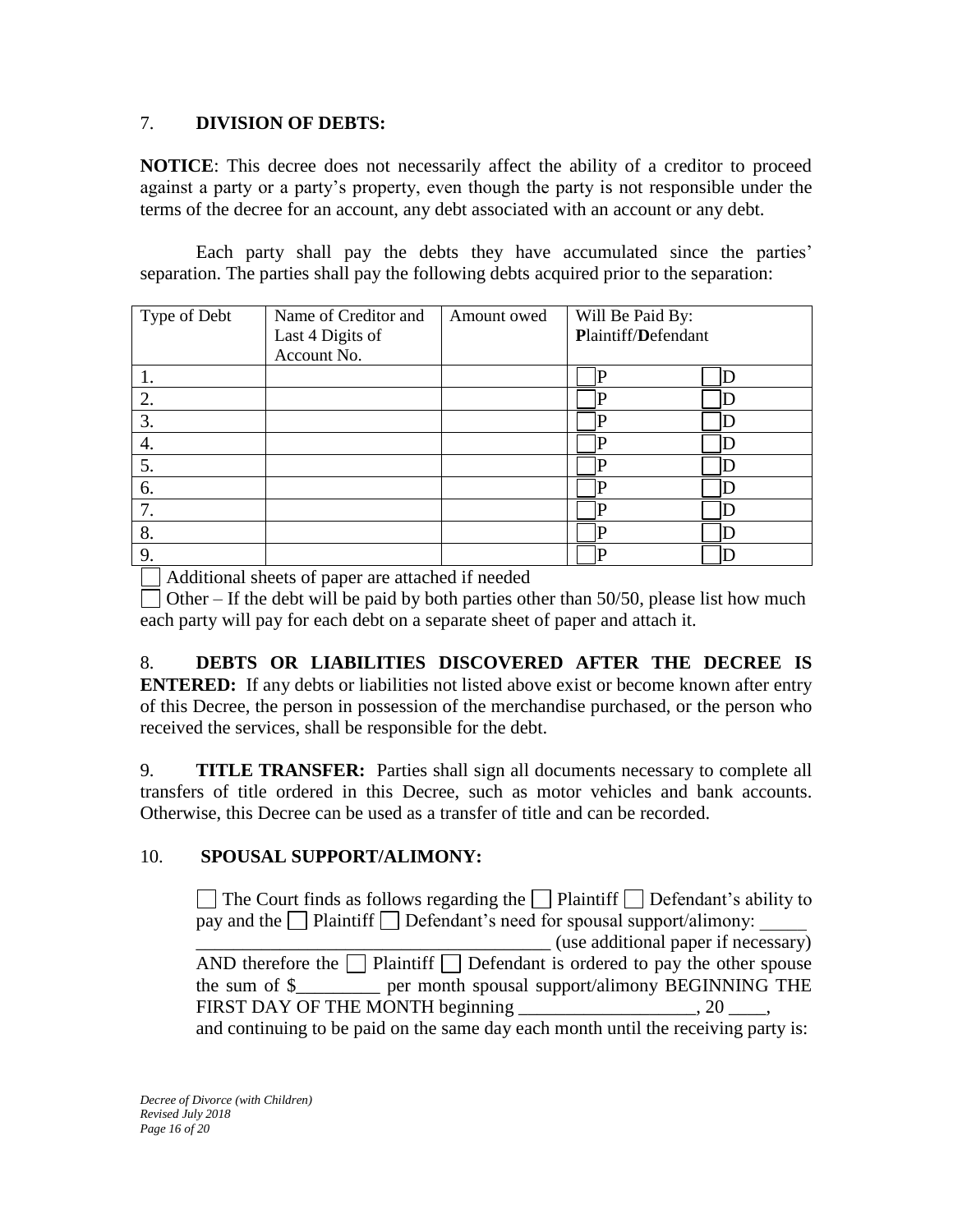| $\blacksquare$ remarried; OR |  |
|------------------------------|--|
| $\vert$ deceased; OR         |  |
| $\vert$ $\vert$ until        |  |

If no terminating event is specified above, spousal support/alimony payments shall end if the receiving party is remarried or deceased. Payments made shall be included in receiving spouse's taxable income and are tax deductible from the paying spouse's income as required by law.

11. **FILING INCOME TAX:** [If Decree entered between January 1<sup>st</sup> and April 15<sup>th</sup>]

For previous calendar years, pursuant to IRS rules and regulations, the parties will file:

Joint federal and state income tax returns and hold the other harmless (meaning other party won't be responsible) from half of all additional income taxes, if any, and other costs, and each will share equally in any refunds; **OR**

Separate federal and state income tax returns; **OR**

Other, explain:

For this calendar year and continuing thereafter, each party will file separate federal and state income tax returns.

12. **TAX EXEMPTION:** The parties shall claim as income tax dependency exemptions on federal and state tax returns as follows:

| Initials of Child(ren) Parent Entitled to Claim                        | Year Allowed to Claim                                                        |
|------------------------------------------------------------------------|------------------------------------------------------------------------------|
| $\Box$ Plaintiff $\Box$ Defendant<br>$\Box$ Plaintiff $\Box$ Defendant | $\Box$ every $\Box$ odd $\Box$ even<br>every odd ven                         |
| □ Plaintiff □ Defendant □ every □ odd □ even<br>□ Other: ______        |                                                                              |
|                                                                        | $\Box$ Plaintiff $\Box$ Defendant $\Box$ every $\Box$ odd $\Box$ even Other: |

provided that the party required to pay child support is only entitled to claim the exemption(s) if he/she is current on his/her child support obligation as of December  $31<sup>st</sup>$ of the year in which the exemption(s) is claimed. The parties shall sign all necessary tax forms to allow the other party to claim the exemption(s) as stated above.

*Decree of Divorce (with Children) Revised July 2018 Page 17 of 20*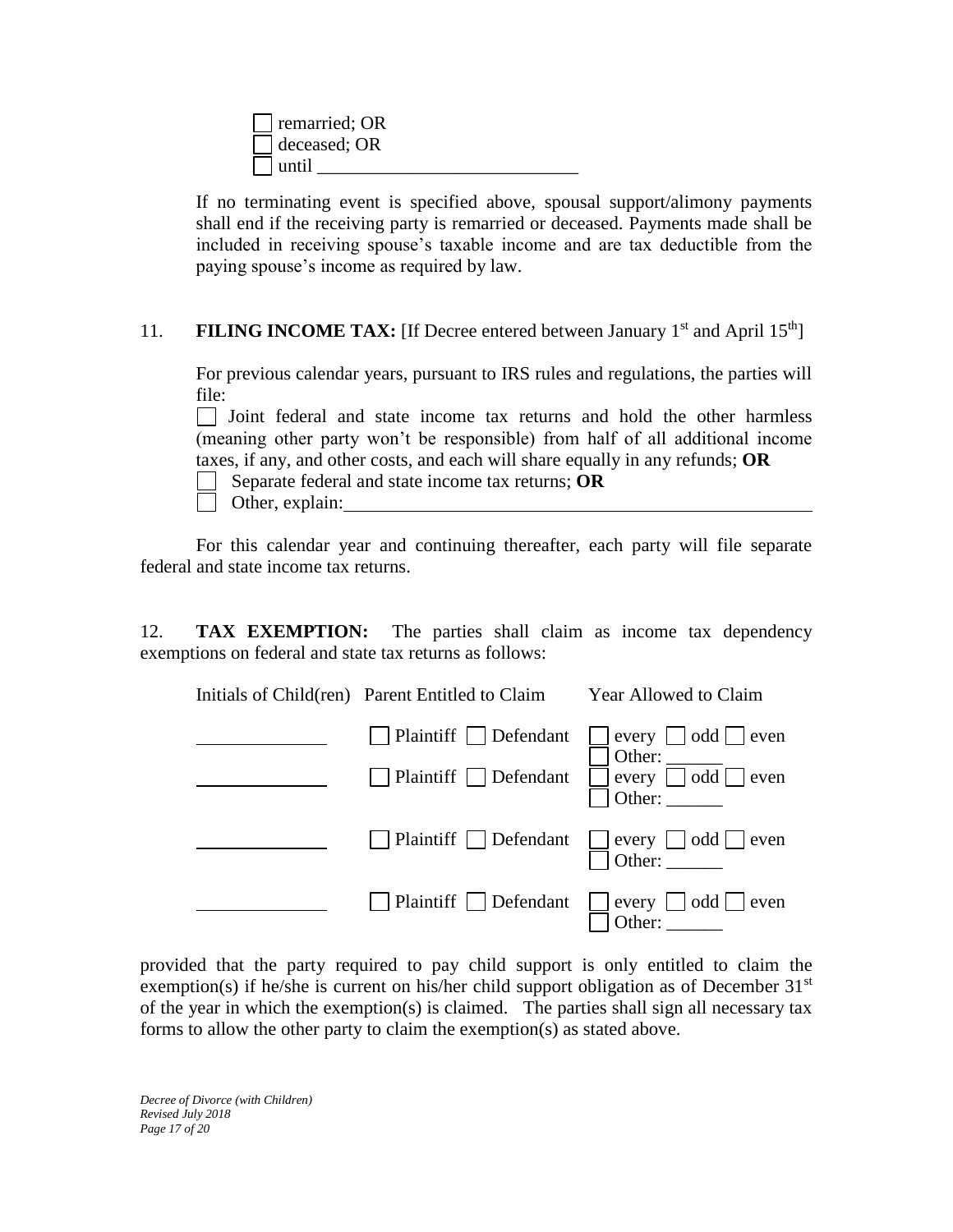13. **RESTORATION OF NAME:** (This is  $\Box$  Plaintiff  $\Box$  Defendant's sole decision.)  $\Box$  The  $\Box$  Plaintiff  $\Box$  Defendant's former name is restored to:

; **OR**

 (List the first, middle and last name desired)  $\Box$  The  $\Box$  Plaintiff  $\Box$  Defendant does not desire a name change.

14. **ENFORCEMENT OF ORDER:** Either party or, when appropriate, the department of family services has the right to petition to enforce an order pursuant to Wyo. Stat. §20-2-201 through 20-2-204, 20-2-310 and 20-2-311(d).

**Contempt - Pursuant to Wyo. Stat. §20-2-204 and 20-2-310, a court having jurisdiction to enforce or revise the decree may, upon appropriate motion of either parent, require a parent to appear before the court and show just cause why the parent should not be held in contempt, upon a showing that the parent has willfully violated the decree as to the care, custody, visitation and maintenance of the children. The court may, in addition to any assessment it may impose upon a finding that the parent is in contempt of court, award attorney's fees, costs, and such other and further relief as the court may deem necessary under the circumstances, to the parent aggrieved by the violation of the decree, in order to enforce and require future compliance with the decree.** 

15. **DEFAULT:** In the event that either party hereto shall fail to perform, in whole or in part, any obligation or duty imposed by the terms of this Decree, such defaulting party shall be responsible for the payment of all reasonable attorney fees, costs, and expenses incurred by the other party as a result of such failure or default.

16. **EXECUTION OF INSTRUMENTS: Each party is ordered to take all steps necessary to carry out the terms of the Decree, including but not limited to the execution of documents.** 

17. **LIMITED REPRESENTATION**: Following Rule 1.2(c) of the Wyoming Rules of Professional Conduct, any attorney who has entered a limited appearance for the purpose of obtaining a divorce decree is now discharged.

DONE this day of  $\qquad \qquad$  0.

BY THE COURT:

DISTRICT COURT JUDGE

\_\_\_\_\_\_\_\_\_\_\_\_\_\_\_\_\_\_\_\_\_\_\_\_\_\_\_\_\_\_\_\_

*Decree of Divorce (with Children) Revised July 2018 Page 18 of 20*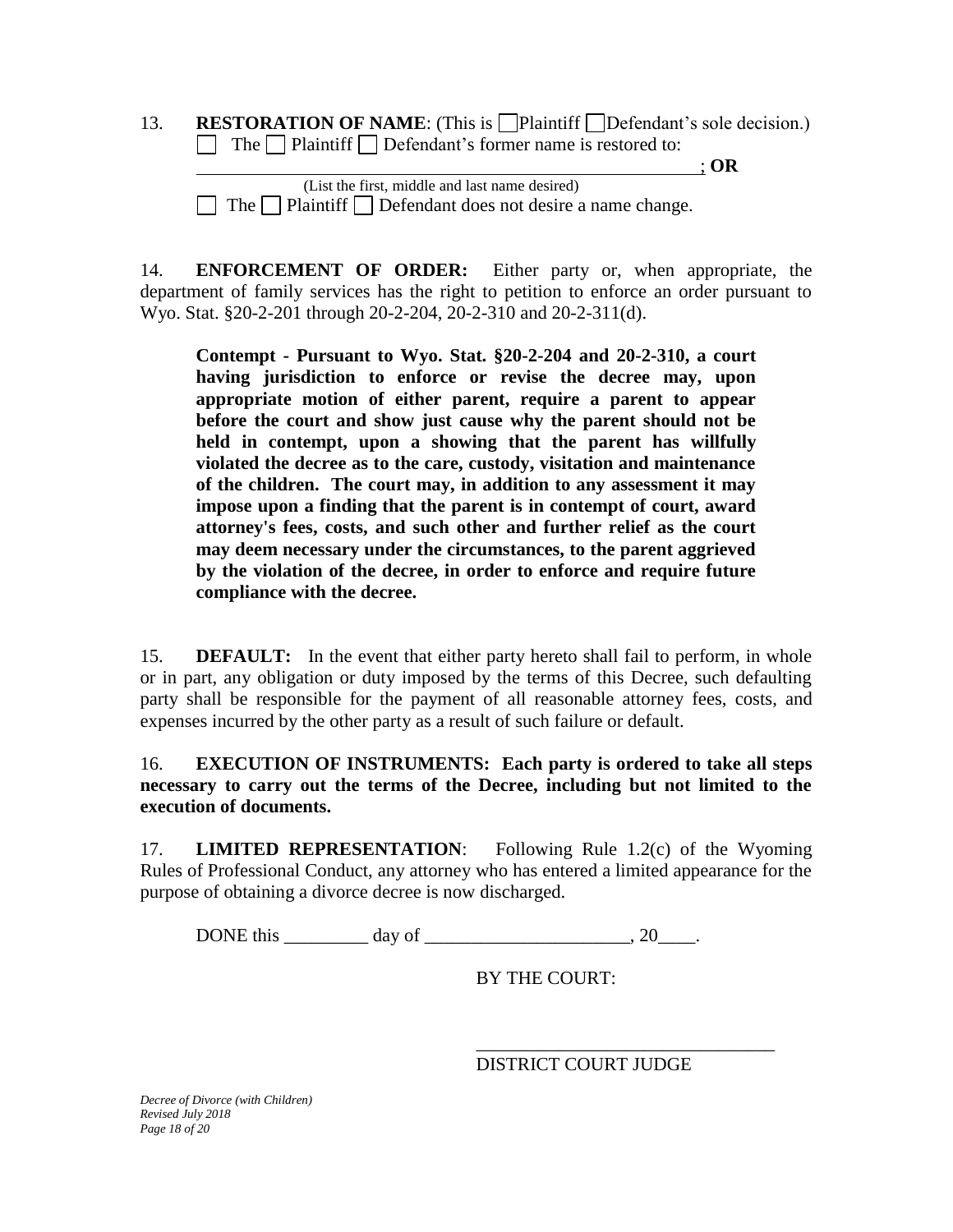# **CHECK ONLY ONE BOX, AND SIGN WHERE INDICATED IN THAT SECTION ONLY:**

# *If the parties have agreed (both sign and have signatures notarized):*

I certify that I have read the foregoing *Decree of Divorce With Minor Children* and that I understand and agree to the terms and agree to the entry of this Decree.

|                                                             |           | <b>Plaintiff's signature</b> |  |
|-------------------------------------------------------------|-----------|------------------------------|--|
|                                                             |           |                              |  |
| COUNTY OF                                                   | <b>SS</b> |                              |  |
| this $\_\_\_\_$ day of $\_\_\_\_\_\_$ , 20 $\_\_\_\_\_\_$ . |           |                              |  |
| Witness my hand and official seal                           |           |                              |  |
| My Commission Expires:                                      |           | <b>Notarial Officer</b>      |  |
|                                                             |           |                              |  |

I certify that I have read the foregoing *Decree of Divorce With Minor Children* and that I understand and agree to the terms and agree to the entry of this Decree.

|                                                                         | Defendant's signature   |
|-------------------------------------------------------------------------|-------------------------|
| STATE OF                                                                |                         |
| <b>SS</b><br>COUNTY OF                                                  |                         |
| this $\_\_\_\_$ day of $\_\_\_\_\_\_$ , 20 $\_\_\_\_\_\_$ .             |                         |
| Witness my hand and official seal:                                      |                         |
|                                                                         | <b>Notarial Officer</b> |
| My Commission Expires:                                                  |                         |
| Decree of Divorce (with Children)<br>Revised July 2018<br>Page 19 of 20 |                         |